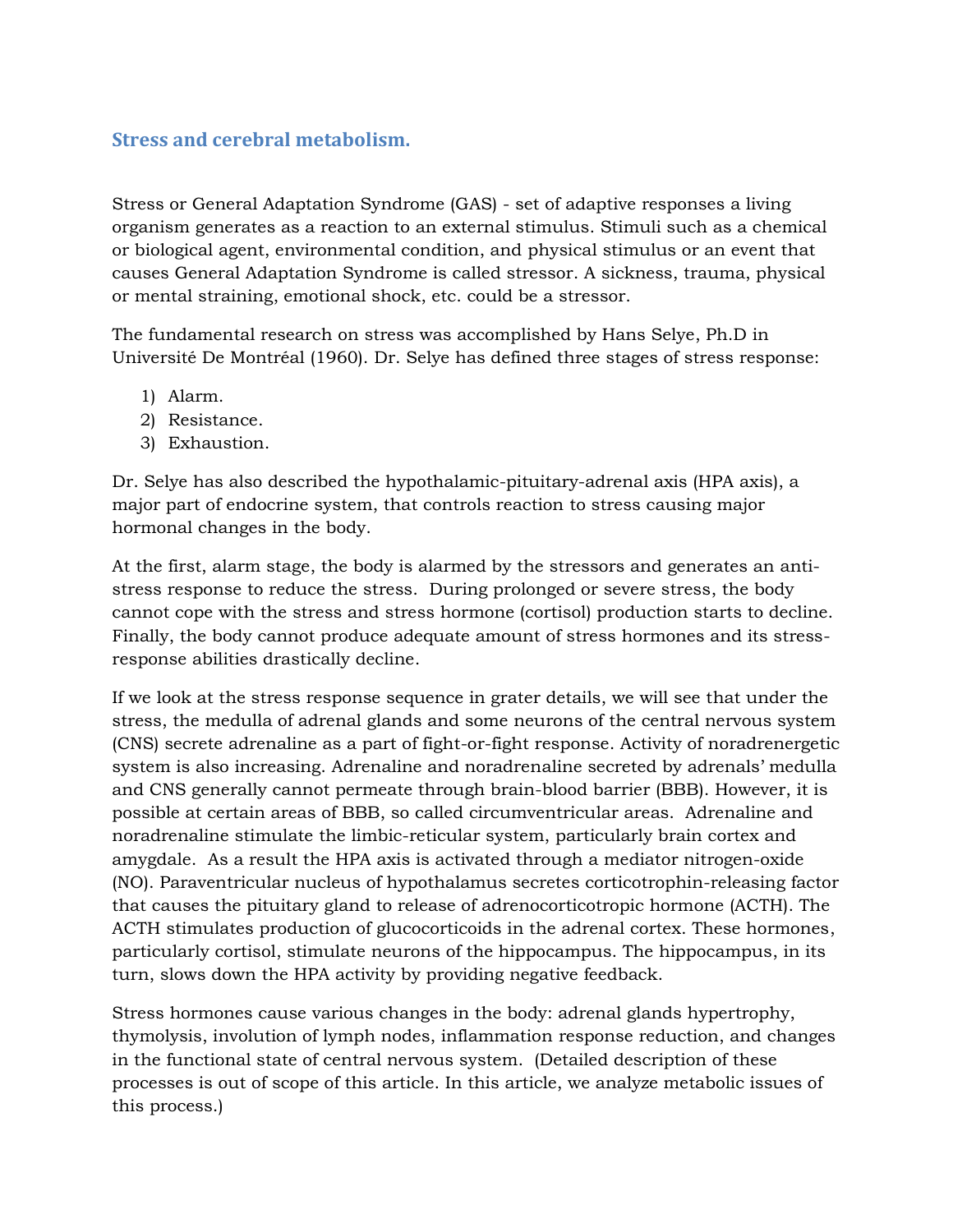Adaptation to stress is achieved through changes in metabolism. Adrenaline causes hyperglycemia and slows down insulin secretion. The reduction of insulin concentration happens due to antilipolytic effect. The reduction increases lypolysis (under influence of lypolyc stress horomones). As a result, the body's demand for energy is satisfied by non-esterified fatty acids. Even in the brain, the break-down products of such fatty acids (called ketone bodies) used as a source of energy besides glucose. Cortisol also stimulates gluconeogenesis breaking down amino acids (catabolic properties of cortisol). Blood pressure also increases as a stress response reaction due to activation of sympathetic nervous system. The increased blood pressure will increase blood circulation in the body.

The functional state of the brain and its metabolism will change under stress. Positron Emitting Tomography (PET) shows increased blood circulation in certain areas of the brain, for example, in the frontal lobes. Stress hormones, glucocorticoids increase brain sensitivity up to seizure threshold reduction. The activity of the glutamatergic neurons in hippocampus increases under stress. This happens partially due to the glucocorticoids because such activity is reduced in lab animals whose adrenal glands were removed. Glutamate is an excitatory mediator whose role is important for memory functions. However, in higher concentration glutamate acts as neurotoxin due to excessive stimulation NMDA receptors, increase in-cell calcium storage and activation of calcium dependent phospholipase, protease, and endonuclease. Under the influence of the above-mentioned enzymes, the neuron structures degrade causing death of neurons. Neurotoxic properties of glutamate increase as concentration of the glucocorticoids rises. High concentration of glucocoticoids starts programmed death mechanism in the brain cells - apoptosis.

Glycolysis becomes dominant in the metabolism under stress. As it was mentioned ealier, under stress the brain also uses ketone bodies as a source of energy. This, along with glycolysis, leads to increased concentration of acidic products of metabolic breakdown in the brain. This process is called acidosis.

The decrement of in-cell pH disrupts the mitochondria breathing process incrementing free-radical oxidation processes. The acidosis also increases in-cell concentration of calcium contributing to apoptosis.

## **Changes in DC-potentials (DC-Shifts) in the brain under stress in alert state (waiting for a stressful event).**

In this research, DC-potentials of mine-rescue team members were compared to those of a group of construction workers. The rescue team deals with mine accidents. Such work is associated with high stress level. The members of the second group are construction workers and do not deal with high stress in day-to-day work.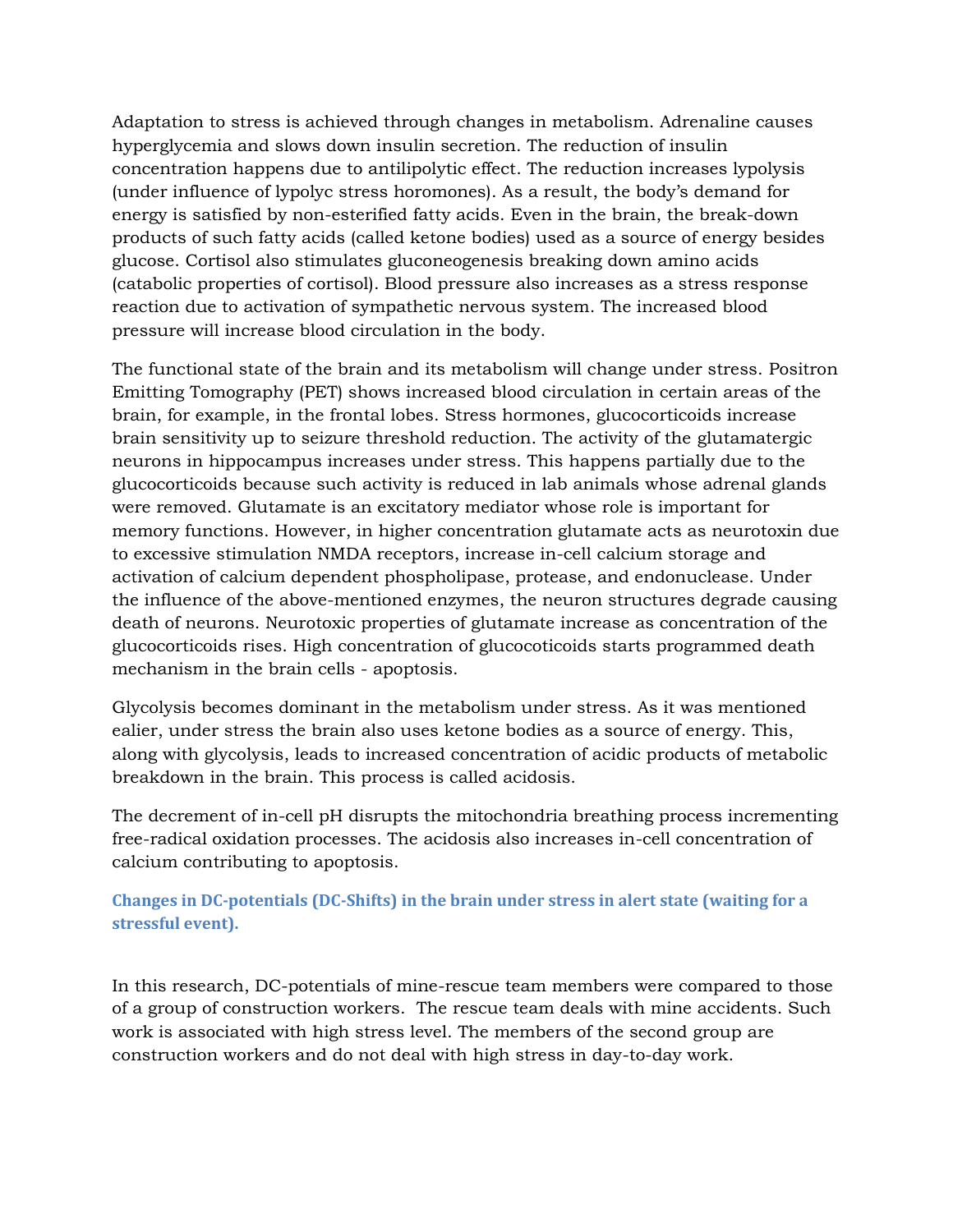The salient feature of the rescue team is the waiting-for-the-alarm state, a demand to switch from a safe state to work that requires high concentration, is demanding and dangerous. Continuous waiting for an emergency to happen causes stress to develop.

The rescue team members had elevated DC-potentials in all the mono-polar channels (each channel has one sensor to measure the DC potential). They also have elevated average DC-potential.



**Figure 1. DC-potentials in mine-rescue group members and construction workers.**

- Fz forehead;
- Cz vertex;
- Oz backhead;
- Td right temple;
- Ts left temple;

As it was explained earlier, the cerebral metabolism, blood circulation, glycolysis, and other metabolic processes increase under stress. These processes cause accumulation of the acidic metabolic breakdown products that lead to elevation of DC-potentials in all brain areas except the frontal lobes. This proves that metabolism increase and pH decrease in most areas of the brain under stress.

Similar DC-potential changes could be seen in people waiting for a surgery, even for simple, non-life threatening conditions. The worries preceding the surgery cause the stress response. During this time, the bio-chemical processes, electrical activity in the brain, number of psycho-physiological characteristics change in the body. All the changes in metabolic processes in the brain are caused by the HPA axis activation.

DC-potential deviations in the patients with pre-surgery stress conditions are comparable with those DC-potential deviations that could be observed in mine-rescue team members on duty. These deviations refer to the same changes in the cerebral metabolism that cause increase in brain acidity caused by various type of stress.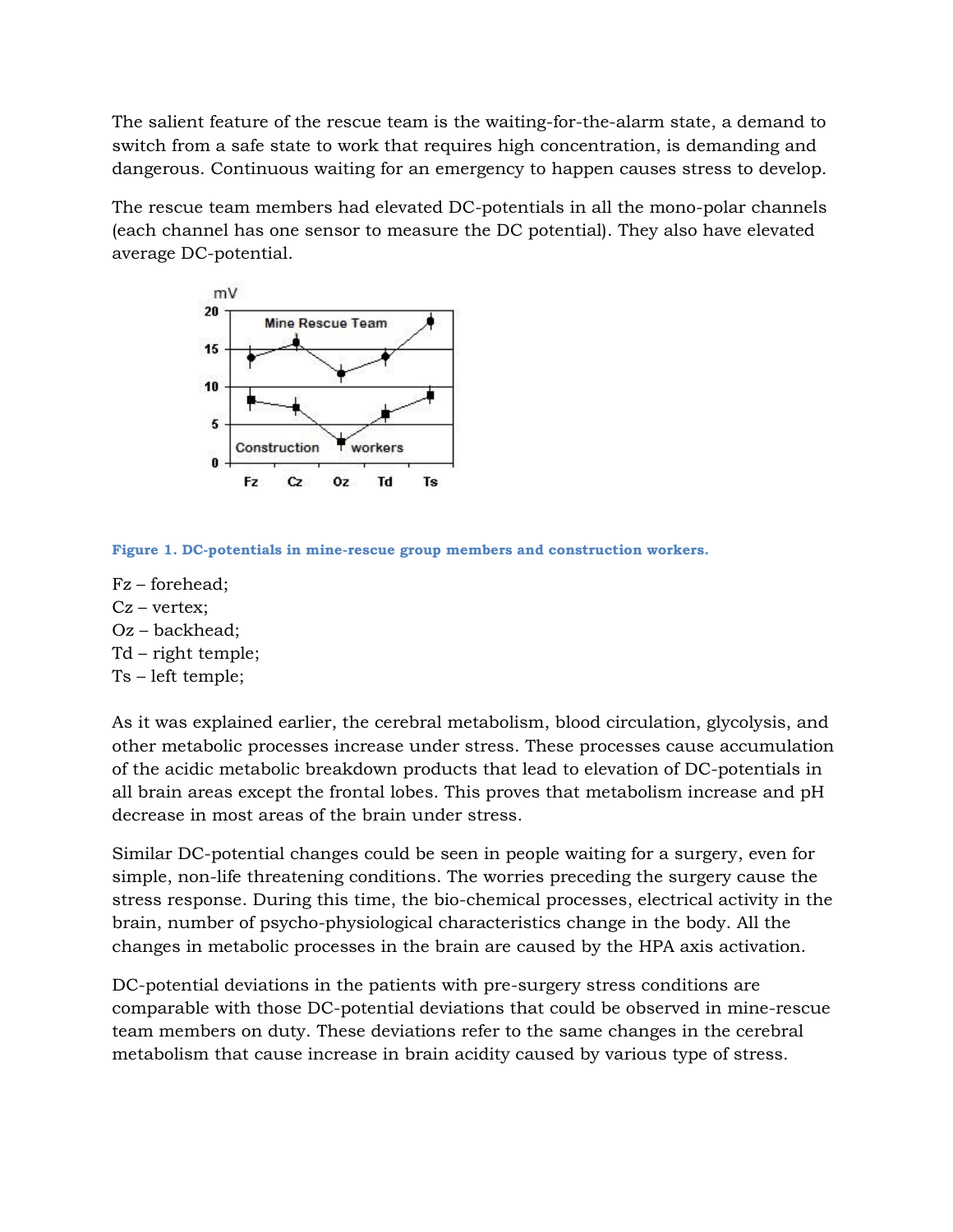## **Connection between the brain DC-potentials and cortisol levels.**

In order to find cause of DC-potential changes in the human under stress, a study was conducted to find connection between DC-potential and cortisol level in human. The study was conducted on 19 healthy elderly people of both genders (15 females, 4 males; 63±4.1 years old). DC-potentials were registered in the morning. Before the DCpotentials were measured, blood samples were collected for cortisol testing. The radioimmunological method was used to define cortisol level in the serum. The cortisol content was  $451 \pm 55.3$  nmol/ with no distinction male/female. There was also no correlation observed between cortisol content and vegetative parameters such as: blood pressure, pulse rate, and Kerdo index.

Patients with higher cortisol levels had stressful situation in the past such as: death of relatives, divorce, etc.

DC-potentials were higher in frontal lobes, the right temporal lobe, and occipital areas in people with higher cortisol level. The average DC-potentials (averaged over all the channels) was also higher in people with higher cortisol level.



**Figure 2. DC-potentials in healthy elderly people with low (1), average (2), and high (3) levels of cortisol in the serum.**

Acquired data confirm that higher cortisol levels activate the HPA axis and increase levels of DC-potentials. This happens due to cerebral metabolism that leads to increased glycolysis and lactic acidosis.

Acquired data shows that HPA axis activation, increase cortisol levels are followed up by changes in DC-potentials. The changes in cerebral metabolism leading to increase in glycolysis and speed of brain acidosis development could be traced by changes in DC-potentials. The brain acidosis increases oxidative processes that are harmful for brain functionalities especially in elderly people.

Adaptation processes start in the body as a stress response. Such processes in first place mobilize energy resources. Glucocorticoids released as a result of the HPA axis activation, together with cathecholamines, open additional metabolic ways. In the